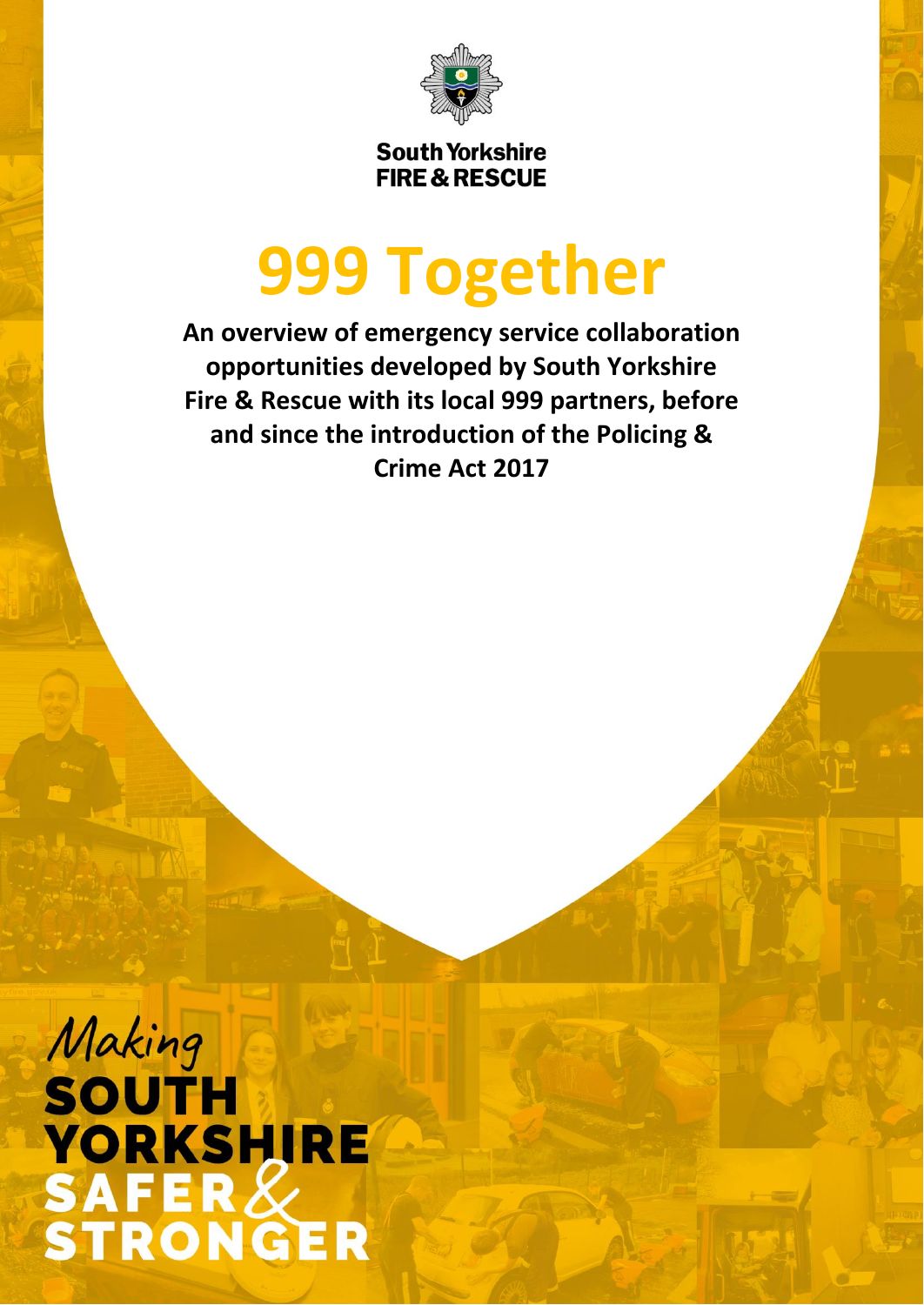# **999 Together**

#### **Foreword**

The Policing & Crime Act received Royal Assent on 31 January 2017. For the first time, the Act placed a new, statutory duty on all three emergency services to look at opportunities to work with one another better to improve efficiency and effectiveness.

However, whilst the Act led to a renewed emphasis on exploring opportunities for blue light collaboration locally, there are already many examples of where South Yorkshire Fire & Rescue is working closely with its 999 partners, saving money and providing a better service to the public.

As well as the positive joint work police, fire and ambulance staff carry out every single day when responding to emergency incidents, these examples include everything from training and community safety work, to shared teams, equipment and buildings.

South Yorkshire Fire & Rescue published a list of 30 ways it is collaborating with emergency services in January 2018 to coincide with the first anniversary of the Actthis document updates that list.

# **50 Ways We've Collaborated**

#### **Operational response**

- 1. Firefighters gain entry at hundreds **'medical break-in'** incidents each year instead of the police**.** First piloted in Rotherham in 2014, the arrangement sees firefighters provide humanitarian assistance at emergencies where people are thought to be in need of urgent medical attention, but where ambulance service paramedics cannot reach them, for example when they are locked indoors. Firefighters will normally use specialist equipment to break into properties, allowing paramedics to quickly deliver help to patients. The work saved 5,420 hours of police time in the first three years.
- 2. The fire service and police work together on planning joint operations, such as **Operation Dark Nights** which saw the partners come together to jointly manage their response to incidents during the traditionally busy Halloween and Bonfire Night period. Combined silver command operations were run on the key dates.
- 3. The jointly run **Operation Shield** saw firefighters fitting crime prevention signage in hot spot areas. Meanwhile police identified properties at high risk of fire, so that Home Safety Checks could be carried out by fire service staff.

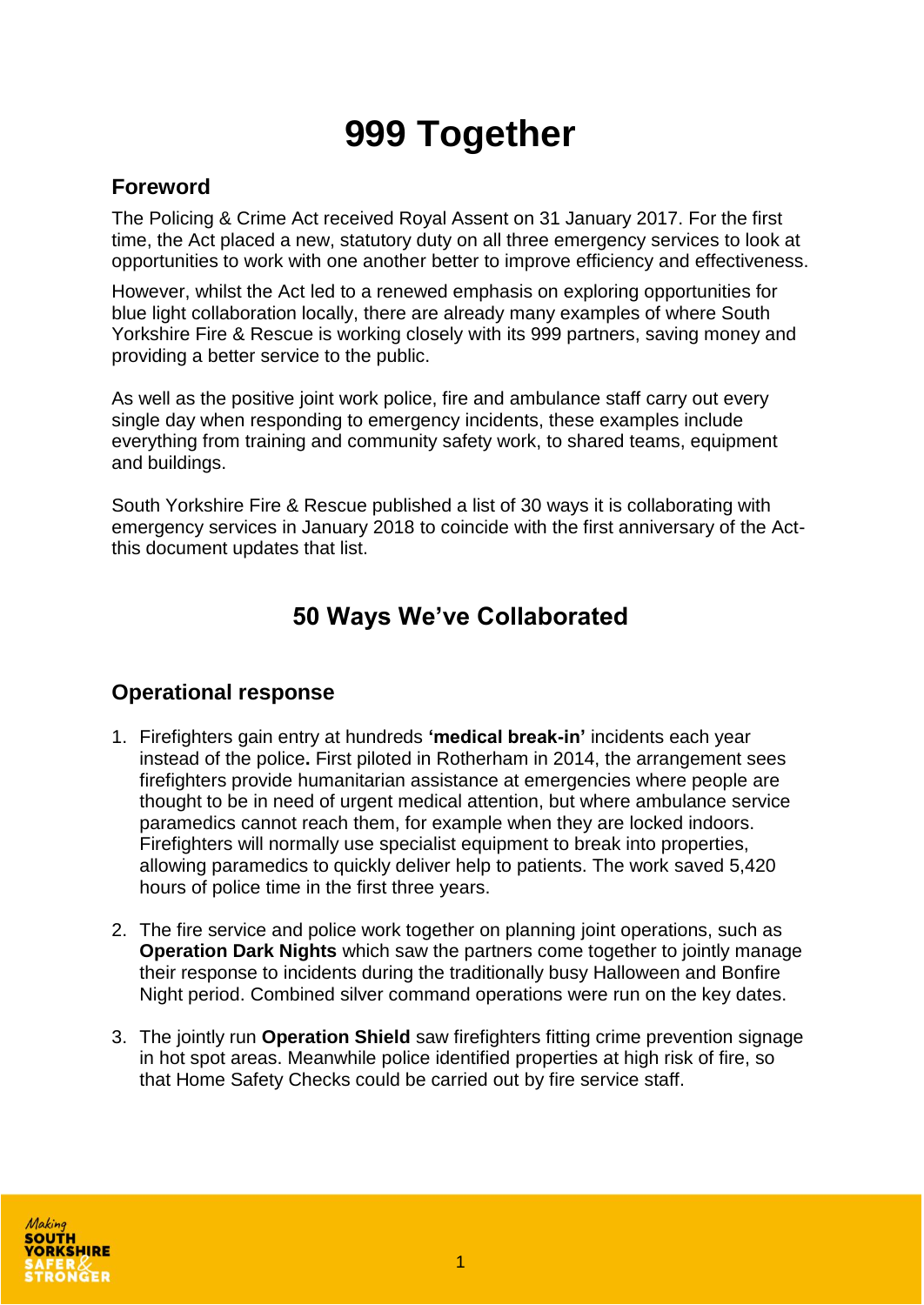## **Training**

- 4. The fire service's Training & Development Centre in Sheffield is used as an **assessment base for new police officer recruits**, plus police run **personal safety courses and fitness testing** sessions.
- 5. The police owned Robert Dyson House is made available for **fire service command training**, as well as other multi-agency exercises.
- 6. Dearne fire station has been used as a location to carry out police **taser training**. The station has a dedicated training building which is well suited to this type of activity.
- 7. **Joint Decision Making training** has been delivered by police to fire service middle managers, improving the way officers make dynamic decisions at operational incidents.
- 8. Fire service staff deliver **IOSH Managing Safely courses** to police staff, saving the potential costs of staff attending training delivered by an external provider.
- 9. **Manual handling training** for new firefighters is delivered by police health and safety staff during their induction week, saving the potential costs of staff attending training delivered by an external provider.
- 10.Fire service training instructors delivered a water rescue first responder course to six police '**water rescue champions**'. The course provided the officers with basic water rescue skills and awareness that they can use when they are first on scene to a water related emergency situation. This training has also now led to the fire service developing an e-learning water rescue training package for police staff.
- 11.Police staff provide **Emergency First Aid** (EFA) and First Aid at Work (FAW) courses to fire service staff, saving the potential costs of staff attending training delivered by an external provider.
- 12.Fire service managers now **observe police training exercises**, to improve their understanding of the police response to major emergencies, such as potential terrorism related incidents.
- 13.Fire service instructors have delivered minibus and LGV **driver training** to police staff. Police have also delivered advanced driver training to fire service staff.
- 14.Police have provided **conflict management training** to public facing fire service staff, improving the safety of staff across multiple departments.
- 15.Rotherham fire station's drill yard has been used as a venue for **PCSO cycling proficiency training**, reducing training costs.

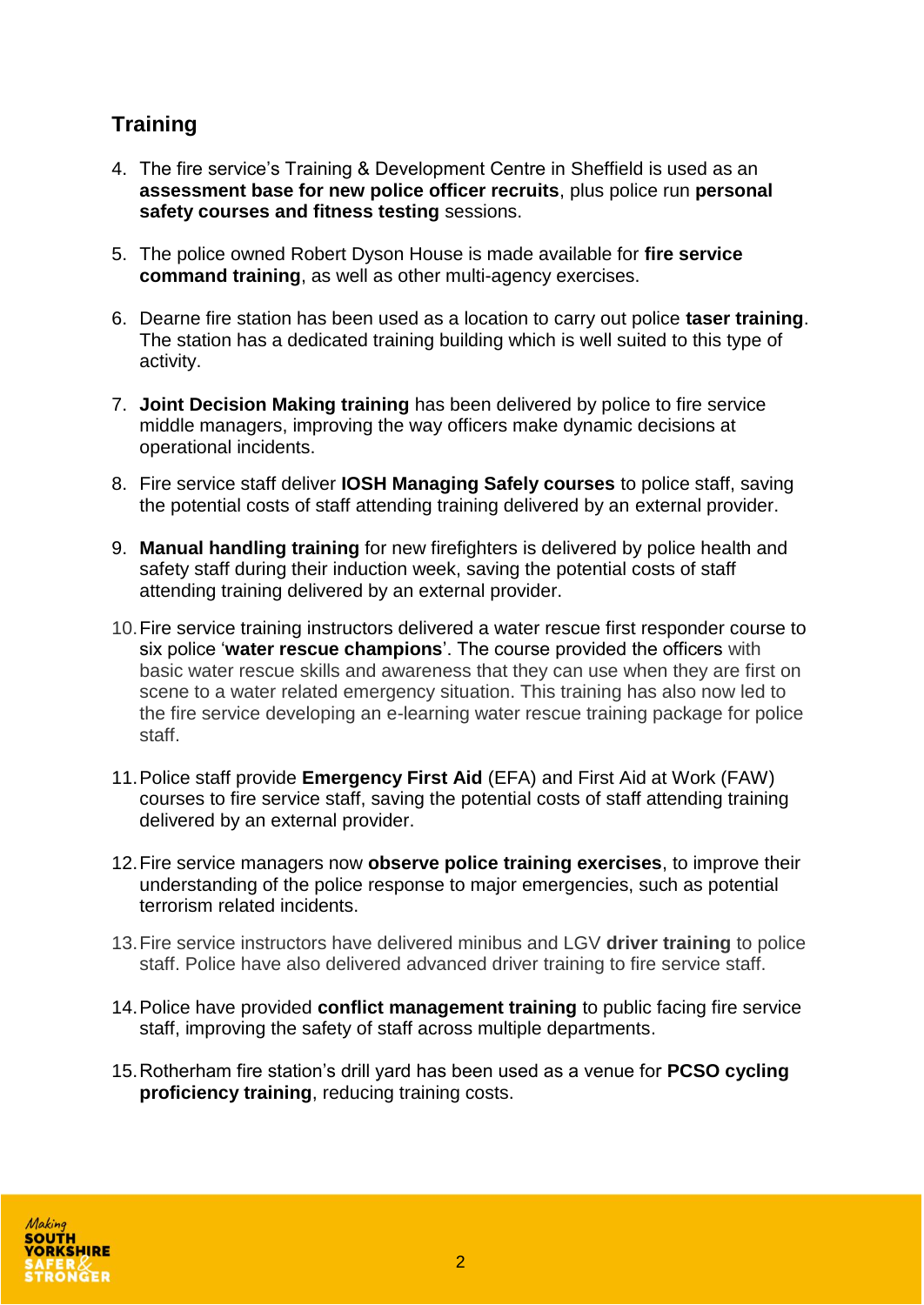### **Facilities**

- 16.**Maltby fire and police station** went live in October 2017 and means the police and fire service can share running costs. It also improves services by making it easier for police and firefighters to share knowledge, skills and expertise when tackling common issues, like anti-social behaviour and road traffic collisions. In a similar way, it will help both organisations to reach the most vulnerable members of the community.
- 17.**Joint Head of Estates & Facilities Management** and Head of Joint Facilities Management have been appointed to oversee estates and facilities within the fire service and police, with employment costs shared between both organisations. They are working on delivering a business case for an improved collaborative approach.

#### **HR and wellbeing**

- 18.**Human resources policies**, like the police dress and appearance policy, have been shared with the fire service to help inform options for a review of staff uniform. Police and fire are also working together to alter policies for the cross management of staff who now work for both organisations.
- 19.Police staff contribute to fire service **promotion assessments** and practical incident scenarios, including supporting realistic incident simulations and assessments to test candidates' operational capability and decision making.
- 20.The fire service and police are sharing learning and policies in relation to supporting the **mental health and wellbeing** of their staff. Both are now signatories of the MIND Blue Light Pledge, which aims to support organisations with their work in this area. Fire service staff have also been given the opportunity to attend a police wellbeing conference.

#### **Vehicle fleet services**

- 21.A joint **Head of Vehicle Fleet Management** has been appointed, supporting the organisations' objective of integrating fleet services under a single management and support structure, and exploring opportunities for further collaboration.
- 22.Plans for a **joint vehicle workshops** facility are being developed for the fire service's existing workshops site in Eastwood, Rotherham. This would see police body shop technicians work at the redeveloped fire service facility.
- 23.A police trailer is now used as a vehicle for fire service **LGV driver training.**
- 24.The fire service carries out servicing of some specialist police vehicles, such as **CRBNE trailers,** which would be used if responding to suspected chemical, biological, radioactive, nuclear and explosive incidents. Fire service mechanics have also repaired police horseboxes and police auto electricians have worked to repair fire appliances.

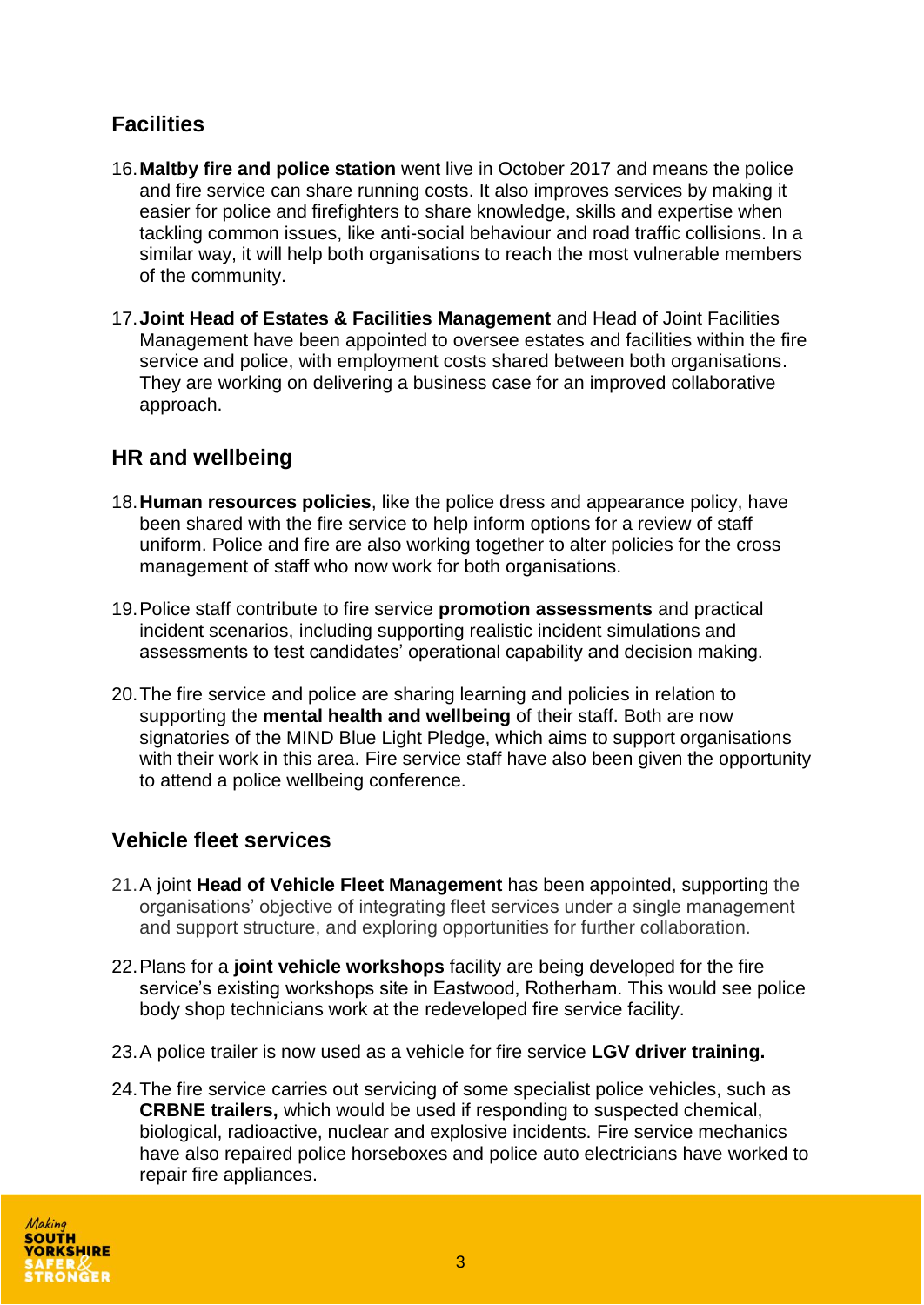- 25.Agreements are in place which mean police and fire officers can **share pool vehicles** during times of especially high operational demand.
- 26.The organisations are working together to put **better systems** in place- like Tranman fleet management software- to monitor fuel and vehicle maintenance.

#### **Communication and campaigns**

- 27.The fire service communication team has used the police in-house **graphic designer** to develop resources to support public safety campaigns, saving money compared to using an external supplier.
- 28.The teams share each other's **campaigns** information using their public and staff communication channels- for example, information has been shared around high priority fire safety campaigns or police appeals relating to high risk missing people.

#### **Data and evaluation**

- 29.Fire and police data teams have worked together to produce data and **evaluation** of the joint community safety team and vehicle fleet departments, helping to reduce the reporting time for managers in those teams.
- 30.Fire service data analysts are using **Power BI** software to develop live dashboards for all collaborative areas of work. They have also spent time sharing best practice in using the software with their police counterparts.
- 31.Fire and police data teams are working to **share non-personal data** around fires, particularly arson, thereby improving mutual understanding of each organisation's operational demand.
- 32.The police **Benefits Realisation** Team have shared insight and best practice with fire staff around measuring the impact of projects and programmes.
- 33. The fire service has signed up as a police **CONNECT Partner** a platform offers a solution for police and partner agencies to utilise one central system to effectively manage cases including but not limited to, antisocial behaviour, early intervention, protecting vulnerable people and organised crime gang management

#### **Community safety**

- **34.**Police and fire service community safety teams have been brought together to form a **Joint Community Safety Department**. The fire service's prevention work has led to big reductions in house fires during the last 15 years, and it is hoped similar techniques can be applied to crime prevention and other priority areas.
- 35.The **Lifewise Centre** is an interactive safety centre in Hellaby, Rotherham which has been jointly run by the police and fire services since 2011 to deliver education packages to more than 20,000 local people every year, including nearly every Year 6 pupil in South Yorkshire.

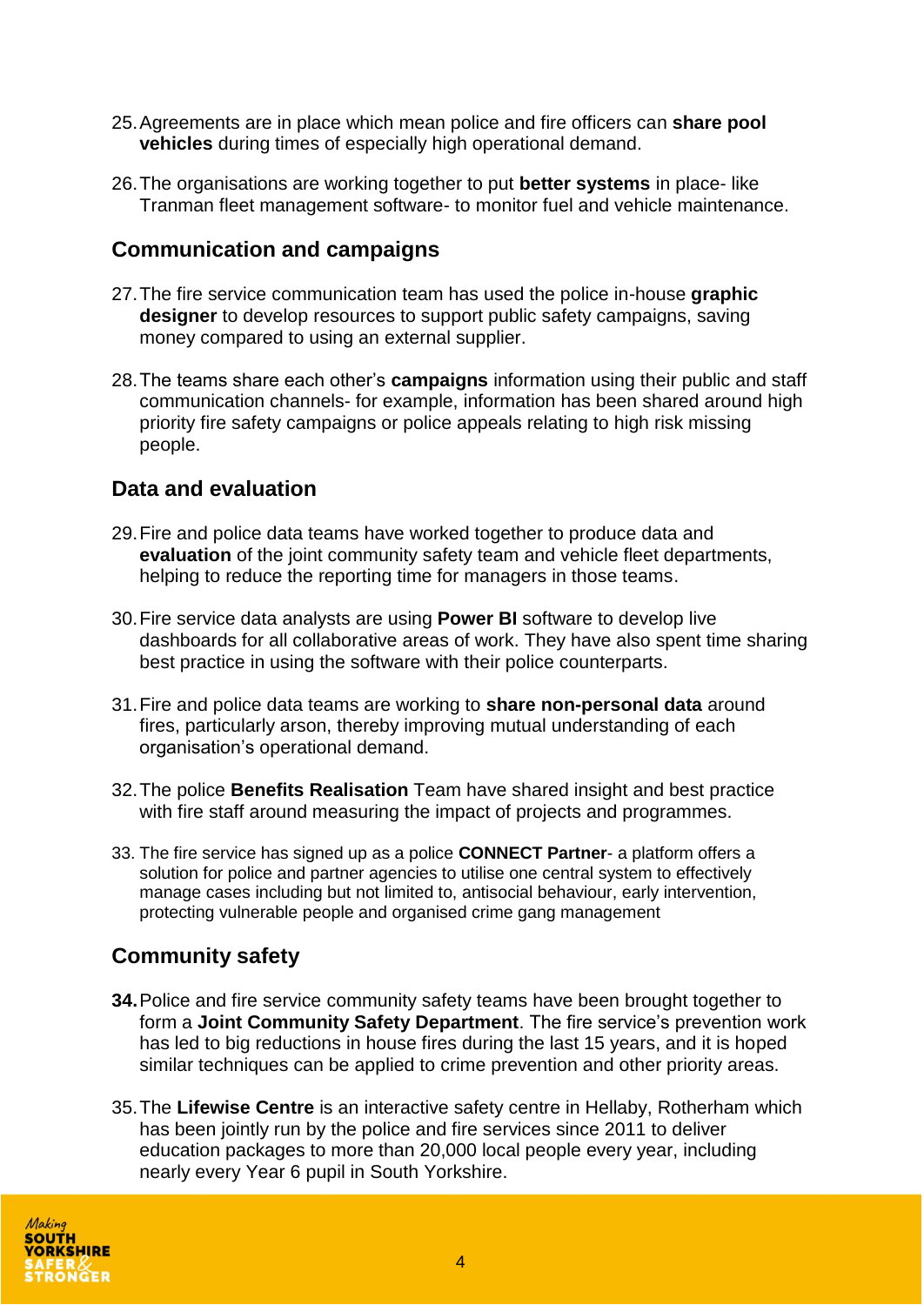- 36.**Princes Trust Team Programme** is jointly delivered by the fire service and police and has helped to improve the life chances of more than 200 young people since it started in 2016. The 13 week programme includes work experience, a community project and a residential week and is overseen by staff from both the police and fire services.
- 37.**Safe & Well visits** are now being carried out across the county. The visits see fire service staff deliver crime prevention advice on behalf of the police, as well as information on healthy aging, stopping falls and preventing fires.
- 38.Four new **Neighbourhood Fire Community Safety Officers** have been appointed using fire service reserve funding to work collaboratively with partners and assist in delivering fire safety and crime prevention advice to communities. The officers will spend time co-located in the neighbourhood hubs, addressing local issues and reducing demand.
- 39.The organisation's work together on **seasonal arson prevention work**. This has included joint delivery of the 'Equinox' schools education package, which was developed by the joint department to provide young people with key safety messages relating to anti-social behaviour during the lighter, summer nights.

#### **Other 999 collaboration**

- 40.South Yorkshire Fire & Rescue is leading a regional group of fire service colleagues to explore the potential of **collaborative procurement of personal protective equipment** (PPE) for firefighters. It is hoped that working together to buy common pieces of PPE will help them work more closely together and save the tax payer money.
- 41.The fire service works with its Yorkshire & Humberside colleagues to provide a regional **Fire Investigation** capability, meaning that specialist officers may be called upon to investigate serious incidents, including fatal fires, involving any of the region's four fire and rescue services.
- 42.A new **control and mobilising** system was jointly procured as part of a project with West Yorkshire Fire & Rescue. The new system gives both fire services increased resilience and improved business continuity measures.
- 43.For many years the fire service has allowed Yorkshire Ambulance Service (YAS) to use Aston Park and Edlington fire stations as **ambulance stand-by points**, meaning paramedics can use the stations' office and welfare facilities when not attending 999 calls.
- 44.A regional specification has been developed for a new **rescue jacket**, which is worn by firefighters. Four fire services working together instead of one creates economies of scale due to greater buying power. It also ensures firefighters will all be dressed similarly at cross border incidents.